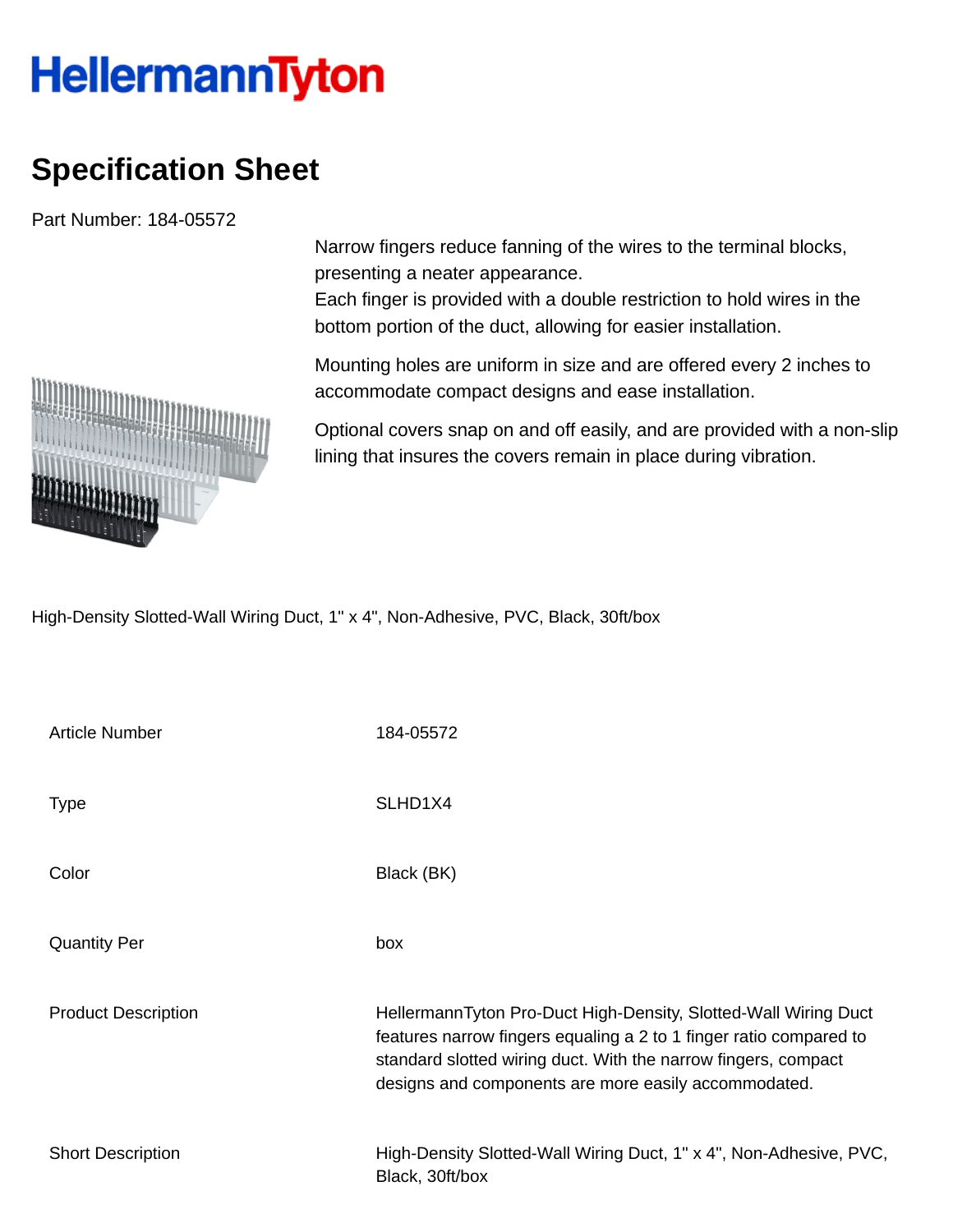| Length L (Imperial)                     | 6.0   |
|-----------------------------------------|-------|
| Length L (Metric)                       | 1.83  |
| Width W (Imperial)                      | 1.0   |
| Width W (Metric)                        | 25.4  |
| Height H (Imperial)                     | 4.07  |
| Height H (Metric)                       | 103.4 |
| <b>Mounting Hole Centers (Imperial)</b> | 2.0   |
|                                         |       |

| Material                     | Polyvinylchloride (PVC) |
|------------------------------|-------------------------|
| <b>Material Shortcut</b>     | <b>PVC</b>              |
| Flammability                 | Self-extinguishing      |
| Halogen Free                 | No                      |
| <b>Operating Temperature</b> | +122°F (+50°C)          |
| Reach Compliant (Article 33) | No                      |